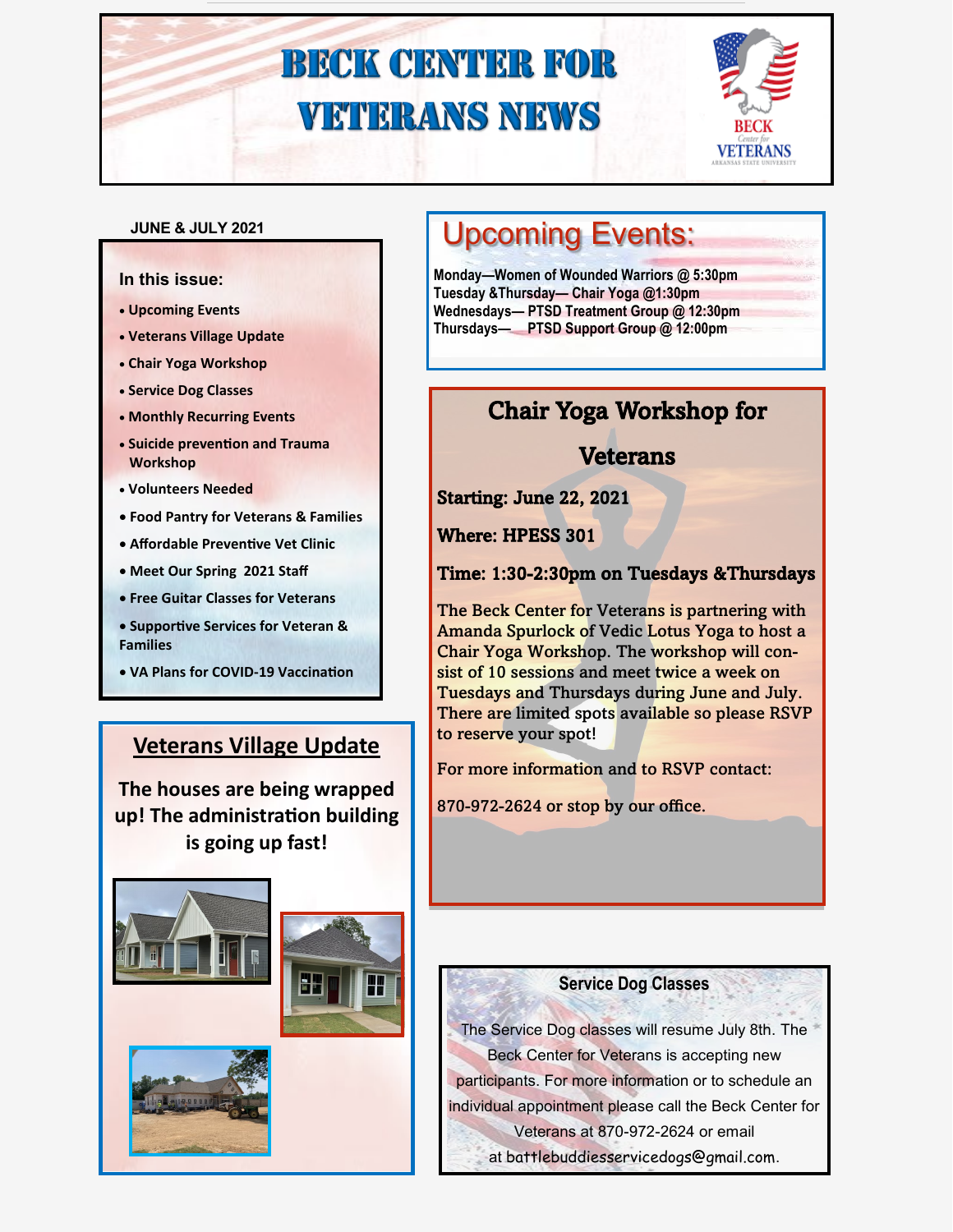

### **MONTHLY RECURRING EVENTS**

**Military Order of the Purple Heart Meets the 2nd Monday of the month at 6:30pm**

#### **Combat Veteran Support Group**

**Thursdays @ Noon Group is currently meeting by phone. Please contact Lynda if you would like to participate**

**Disabled American Veterans (DAV) Meets the 3rd Saturday of the month at 10:00am** 

#### **PTSD Therapy and Support Group**

**Wednesdays @ 12:30pm Group currently meets in person and by Zoom Please contact Debbie if you would like to participate.** 

### **Anger Management Group**

**Meetings are Pending** 

### **Guitar Class**

**Classes will resume on Thursday, June 3rd at 5:30pm.** 

#### **Student Veteran Organization**

**(SVO) Meetings will resume on September 14th.**

### **Service Dog Class**

**Classes will resume July 8th.**

#### **A Support Group for Women With Significant Others with PTSD**

**Mondays @ 5:30pm Group currently meets in person or by Zoom. Please contact Debbie if you would like to participate.**

#### **Chair Yoga Workshop**

**Class starts June 22nd, Tuesdays & Thursdays @1:30 in HPESS 301** 

#### Suicide Prevention Workshop

Speaking: Dr. Robert Heath Meeks

When: June 18th, 2021 @9am-12pm

Where: Delta Center for Economic Development at Arkansas State University, DCED 201, Executive Board Room

No Charge ∙ For all mental health professions ∙ 3 CEU's

#### Trauma Workshop

Speaking: Dr. Robert Heath Meeks

When: June 25th, 2021 @9am-12pm

Where: Delta Center for Economic Development at Arkansas State University, DCED 201, Executive Board Room

No Charge ∙ For all mental health professions ∙ 3 CEU's

Only 30 seats available for each workshop, RSVP by contacting Lnash@astate.edu or 870-972-2624

**Volunteers are needed to drive the DAV van to Little Rock and Memphis. If you can help out, please contact Rush Nash at (870) 761-1921.**

**Food Pantry for Veterans and Families at 2 locations:**

**Elks Lodge—2113 W. Washington, Jonesboro Every 1st and 3rd Wednesday - 11am to 3pm June 2nd & 16th, July 7th & 21st (870) 932-0350** 

**VFW—300 Airport Road, Jonesboro Every 2nd and 4th Wednesday—10am to 2pm, June 9th & June 23rd, July 14th & July 28th (870) 932-0347**

**Veterans must bring proof of being a Veteran: VA Card, Military ID, DD214..**

#### **Affordable Preventive Vet Clinic**

Saturdays 9:30am-11am on June 19th, August 17th and September 11th. Services provided: vaccinations, testing & deworming, heartworm prevention, microchipping, flea & tick medication, and nail trims & grinds

For more information, please contact: petvet.vippetcare.com or 1-800-427-7973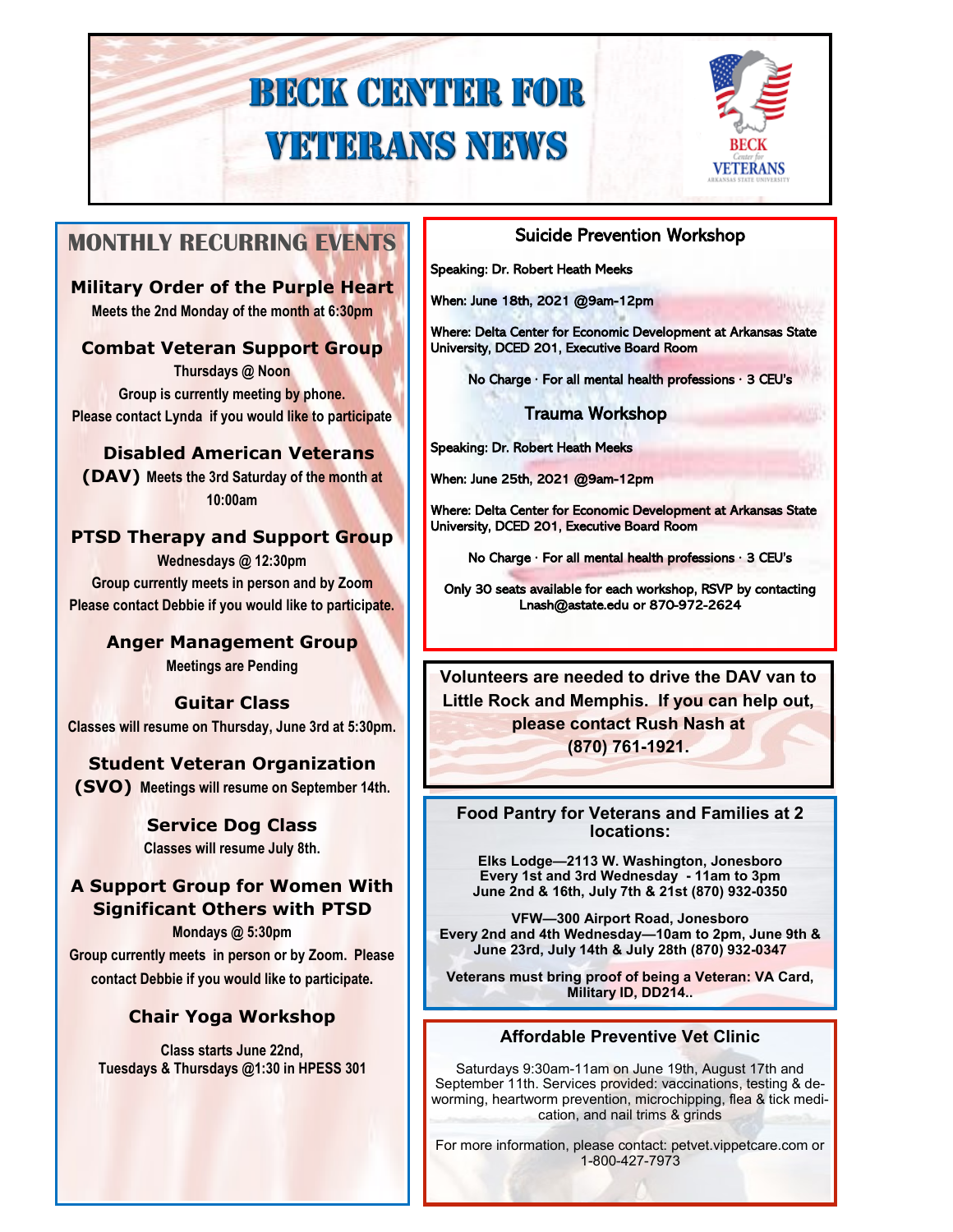

#### **Meet Our Summer 2021 Staff**

**Sydney Sims is working towards a Doctorate in Occupational Therapy. She holds a Bachelor's degree in Rehabilitation Science. Sydney has a passion for helping individuals with disabilities regain independence and life skills.** 

**Debbie Eberwein, PLMSW, recently graduated with her masters degree in social work She is a licensed social worker and graduate assistant at the Beck Center for Veterans. She helps with eBenefits and claims and does individual counseling, group therapy, and support groups. She has a passion for helping individuals with trauma, PTSD, anger management, depression & anxiety.**

**Heather Eberwein, PLMSW, recently graduated with her masters degree in social work. She studies dog training through Penn Foster online. She works with the Battle Buddies Service Dog Training program and does individual counseling, group therapy, and support groups. She has a passion for helping individuals with trauma, PTSD, anxiety, and depression.**

**Andy Andros is a "Life Long Learner." He holds an Associates degree in behavioral studies, bachelor's degree in Biblical Studies, and master's degrees in Religious Education and Education. Andy has pastored 5 churches over 33 years and has since retired. He has often said that helping veterans is one of his greatest accomplishments. If you want to just talk or get claims and benefits started, or percentage increased, come by and see Andy.** 

**Johnathon Mullins is seeking an Environmental Studies degree with an emphasis in environmental policy and waste management. Johnathon served in the Army. He can help with claims. Johnathon is the president of the Student Veterans Organization and a student representative for the Staff Senate representing non-traditional students.**

#### **Free Guitar Classes for Veterans!**

**Free Guitar lessons for Veterans have resumed on Thursday nights at 5:30pm. All Veterans and their families are welcome and encouraged to enroll. Guitars for adults and children will be supplied in limited numbers due to a generous gift by Mrs. Charlotte Beck. Classes will involve learning your favorite songs, the art of playing guitar, good times, and as you might imagine, lots of laughs and outrageous moments. Music demands teamwork, discipline, commitment, determination, collaboration, and the pursuit of the beautiful side of the human spirit. We will seek joy, peace, and all the wonderful things that come from making music together.** 

**Classes are provided by The Arkansas State University Guitar Outreach program with recent certification by The Guitar Foundation of America (GFA) as the first program of its kind in the region and only the ninth program nationally to be selected by the GFA.**

**For more information and to register, please contact Lynda Nash at the Beck Center for Veterans at (870) 972-2624.**

Beck Center for Veterans 2501 Danner P.O.Box 2347 State University, AR 72467 BeckCenter4Vets@astate.edu If you have trouble finding us type the flowing into the GPS: 319 University Loop 100 west

#### **Director**

**Lynda Nash, LCSW, CCDP-D 870.972.2624 lnash@astate.edu**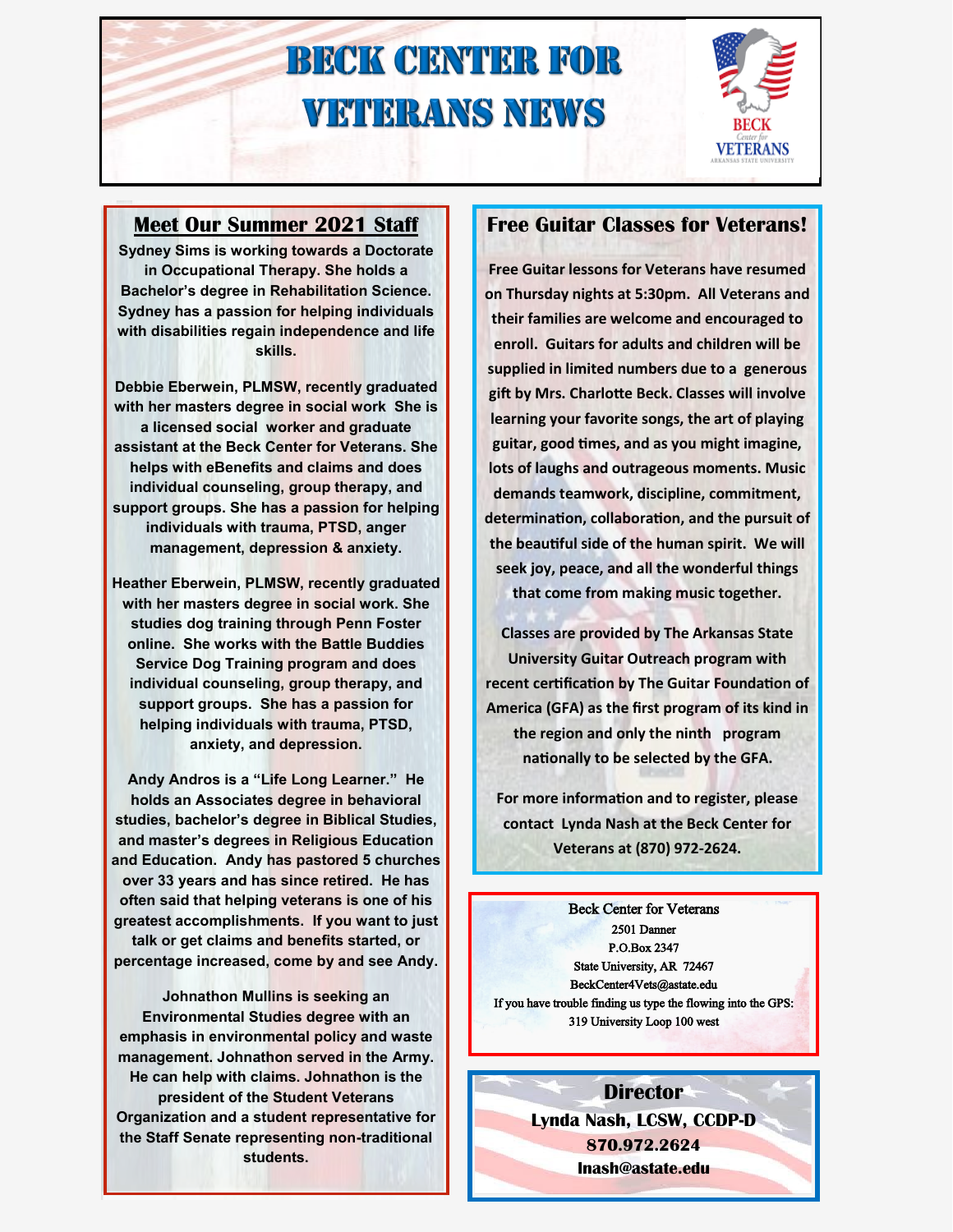

### **Supportive Services For Veteran Families**

**The Supportive Services for Veteran Families (SSVF) is a homeless prevention program designed to assist Veteran families at risk of homelessness to maintain their housing and to rapidly re-house Veteran families who have recently become homeless in Arkansas.**

#### **Program Philosophy**

**Prevention services focus on "Would this individual or family be homeless but for this assistance?" SSVF is "person-centered." The Veteran defines his/her household; services are focused on the household's needs as they define them.**

#### **Who is eligible?**

**Low-income Veterans or Veteran Families who are considered literally homeless (by VA guidelines) or are considered to be at risk of becoming homeless.**

**For more information , or to request assistance, please call one of the following offices or visit ssvfarkansas.org online.** 

> **Little Rock Office (501) 916-2514 Fayetteville Office (479) 249-9872 Jonesboro Office (870) 558-5100 El Dorado Office (870) 686-7993**

### **VA Announced Initial Plans for COVID-19 Local Vaccine Distribution**

The <u>U.S. Food and Drug Administration has a</u>uthorized the modernal COVID-19 vaccine at local neath units across me state.<br>The vacaine is published to any part of the first Coophodule on the U.S. of the Valentinian was a s The vaccine is available to anyone age 18 or older. To schedule an appointment, call the statewide vaccine call line at<br>1-800-985-6030 **(CDC) and other federal partners to develop a phase discussion of the phase discussion of the most good for the**  $\alpha$ **The Arkansas Department of Health now offers the Moderna COVID-19 vaccine at local health units across the state. 1-800-985-6030.**

**most performance of the phase of the phase of Veterans in Jonesboro:**  $\blacksquare$ 

Walk-in vaccine clinic at NEA Baptist Main Clinic Building, 4802 East Johnson and at select primary clinics from 8:30am **After these two groups, the VA will begin to offer vaccines to more Veterans who are at high risk of to 3:30pm Monday through Friday.**

St. Bernard's Healthcare will accept walk-ins at the St. Bernard's Auditorium, 505 E. Washington, from 9:00am to 3:00pm **get a vaccine during the Thursday, June 10th and 9:00am to 3:00pm.** 

#### **Did you Know?**

**Arkansas State University is ranked #22 in the 2021 Military Times Best for Vets college ranking and the only Arkansas school to be ranked in the top 100. More than 300 schools participated in the latest Best for Vets: College survey , that included over a 70 question about tuition cost, programs, policies and services that impact military-connected students.**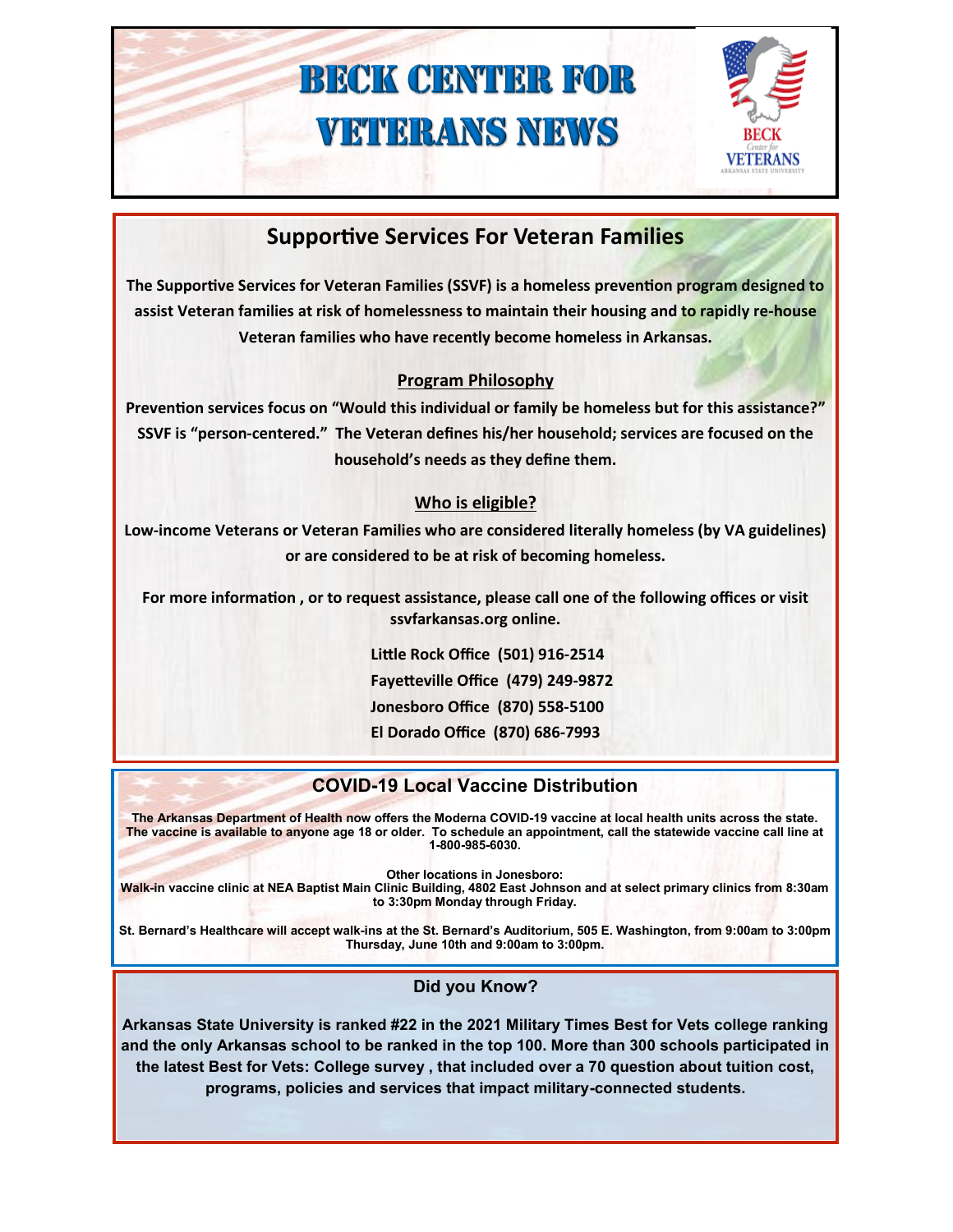## **Beck Center for Veterans**

## **June 2021**

| <b>Sunday</b> | <b>Monday</b>                                                                        | <b>Tuesday</b>                      | Wednesday                                                    | <b>Thursday</b>                                                | <b>Friday</b>                               | <b>Saturday</b>                |
|---------------|--------------------------------------------------------------------------------------|-------------------------------------|--------------------------------------------------------------|----------------------------------------------------------------|---------------------------------------------|--------------------------------|
|               |                                                                                      | $\mathbf 1$                         | $\overline{2}$                                               | $\ensuremath{\mathsf{3}}$                                      | $\overline{4}$                              | $\mathbf 5$                    |
| 6             | $\overline{\mathfrak{c}}$<br>Women of Wounded<br>Warriors @ 5:30pm at<br><b>Beck</b> | $\bf 8$                             | $\boldsymbol{9}$<br>PTSD Therapy & Support<br>Group @ 1:30pm | $10$<br>Combat Vet Support @ 12                                | 11                                          | 12                             |
| 13            | 14<br>Women of Wounded<br>Warriors @ 5:30pm @<br><b>Beck</b>                         | 15                                  | 16<br>PTSD Therapy & Support<br>Group @ 1:30pm               | 17<br>Combat Vet Support @ 12                                  | 18<br>Suicide prevention<br>Workshop @ 9-12 | 19<br>DAV Meeting @<br>10:00am |
| 20            | 21<br>Women of Wounded<br>Warriors @ 5:30pm @<br><b>VFW</b>                          | 22<br>Chair Yoga Workshop<br>@ 1:30 | 23<br>PTSD Therapy & Support<br>Group @ 1:30pm               | 24<br>Combat Vet Support @ 12<br>Chair Yoga Workshop @<br>1:30 | 25<br><b>Trauma Workshop</b><br>@9-12       | 26                             |
| 27            | 28<br>Women of Wounded<br>Warriors @ 5:30pm @<br><b>Beck</b>                         | 29<br>Chair Yoga Workshop<br>@ 1:30 | 30<br>PTSD Therapy & Support<br>Group @ 1:30pm               | Combat Vet Support @ 12<br>Chair Yoga Workshop @<br>1:30       |                                             |                                |
|               | Women of Wounded<br>Warriors @ 5:30pm @<br><b>Beck</b>                               |                                     |                                                              |                                                                |                                             |                                |